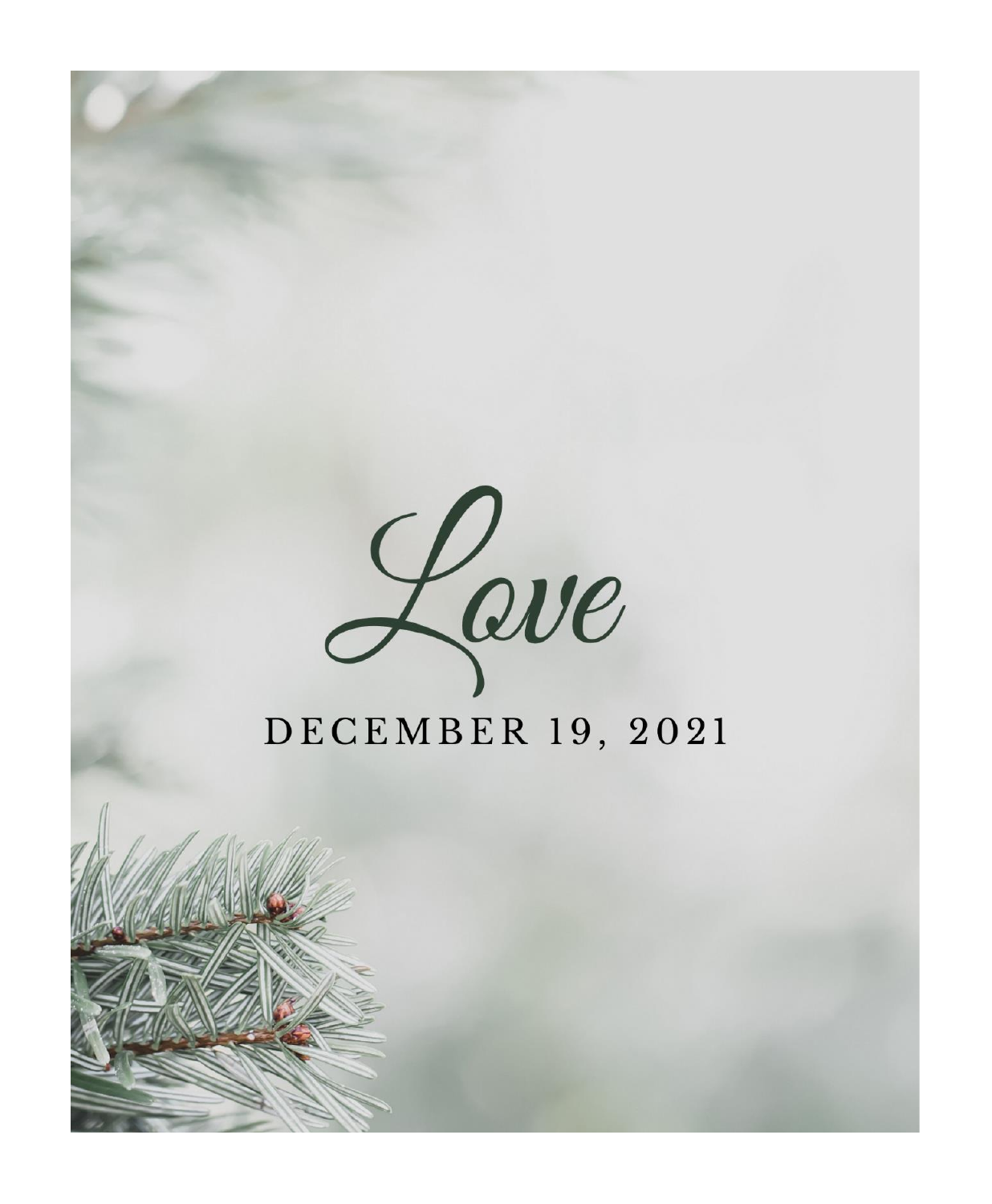#### **We Approach God**

Welcome & Announcements Advent Reading – Love

Praise Singing "The First Noel" Hymn #131 "How Great our Joy!" Hymn #157 vs 1 & 4

Congregational Prayer "While Shepherds Watched Their Flocks" Hymn #160

Children's Message – Joel Ruis

## *Mixed Choir Cantata – "Come Let Us Adore"*

*Directed by Mary Bruins Pianist – Jenny Glewen Narrated by Jack De Jager Sound Tech – Jason Mulder*

"It's Christmas *with* Away in a Manger"

"Do You Hear What I Hear?" Soloist – Adrea Daane

"Midnight Clear (Love Song) *with* It Came Upon the Midnight Clear"

"Close to Christmas"

"Adore"

"A Christmas Alleluia"

"Noel" Soloist – Tonya Bruins

"A King Like This"

"It's Christmas *with* Away in a Manger *and* Go, Tell It on the Mountain*"*

Prayer Blessing

## *Memory Verse for Jan 5th*

For the wages of sin is death, but the gift of God is eternal life in Christ Jesus our Lord. -Romans 6:23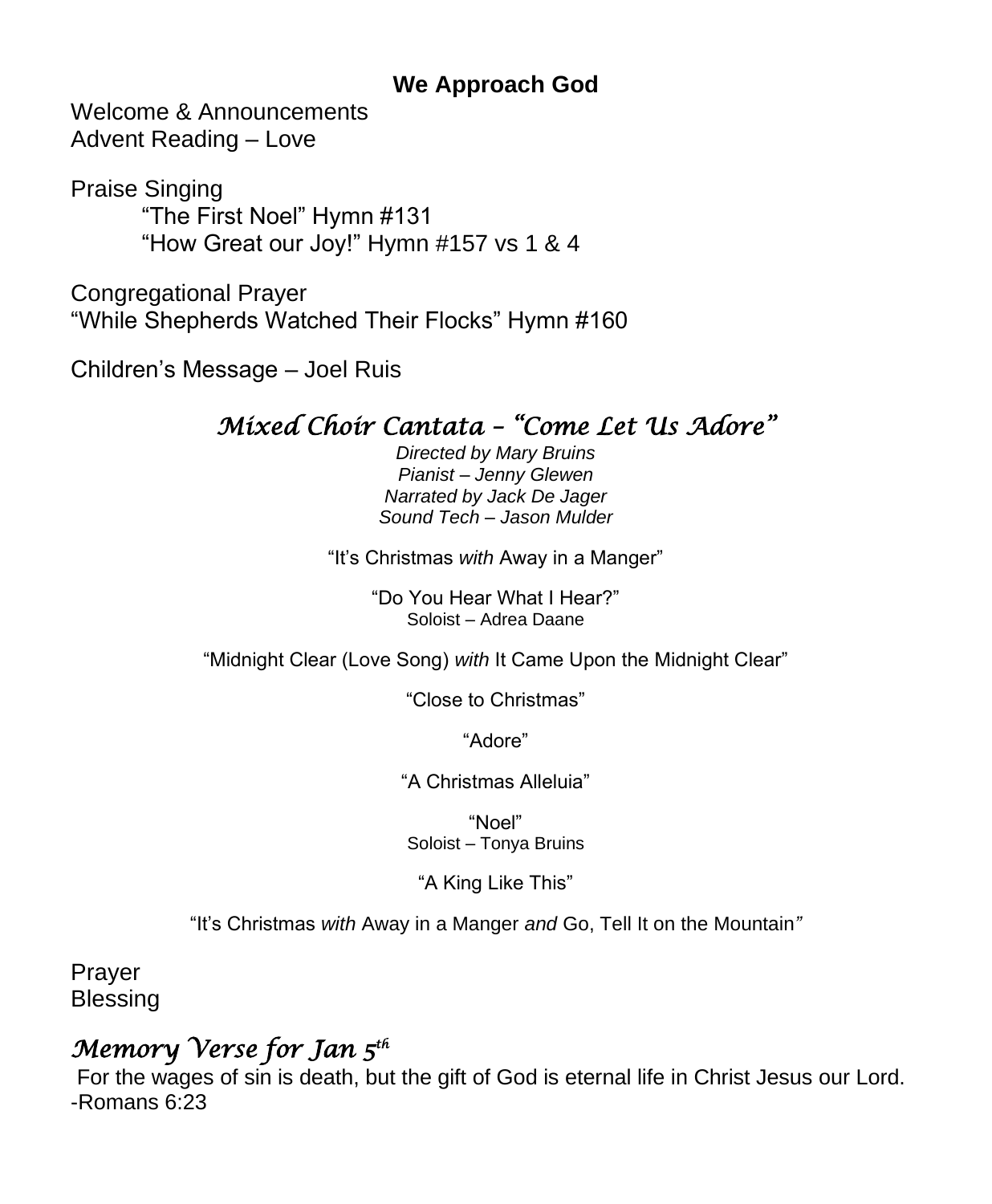### *Upcoming Events*

- **Dec 19** 8:30am Prayer Meeting
	- 9:30am Mixed Choir Cantata
	- 10:45am Sunday School
	- 6:30pm Sunday School Christmas Program
- **Dec 20** 7:00pm Women's Worship Night
- **Dec 21** 8:00am Prayer Meeting
- **Dec 22** 5:30pm Praise Team Practice for Christmas Eve
- **Dec 24** 4:00pm Christmas Eve Service
- **Dec 26** 8:30am Prayer Meeting
	- 9:30am Pastor Doug, Special Music Libbi Campbell

### *Youth News*

**Middle School** – We are greeting tonight for the Sunday School Christmas Program. If you are able to help, please be at church by 6pm.

**High School** – No youth group on Wednesday. Have a great Christmas break and keep Jesus the center.

**Soda donations** – The youth groups are looking for people to donate soda during this semester of youth group. If you're interested in helping out in this way, please check out the sign up on the information desk. Thanks!

## *Opportunities to Get Involved*

**Women's Worship Night** – Please join us on Monday, December 20<sup>th</sup> at 7pm for a night of worship and prayer as we "make room" for the savior of the world. Not just for celebrating Christmas, but making room in our lives for his presence, salvation, redemption, and peace. We can't wait to worship with you!

# *Bulletin Board News*

**Offering** may be placed in one of the three white offering boxes located in the lobby. Upcoming benevolent schedule: 12/19 One Waupun, 12/26 Christian Radio, 1/2 Regular Benevolence, 1/9 Missionary Salary.

**Love Offering –** This year's recipient is the family of Travis & Jessica Schultz. A second offering will be collected each week in Sunday school class (parents, please explain to your children that one offering goes in the regular offering and the other should be given to a Sunday school teacher). You may also donate by placing your offering in a labeled envelope in one of the white offering boxes through December 24<sup>th</sup>. You can find more info in your church mailbox.

**Sunday School Christmas Program** – Join us on Sunday, December 19<sup>th</sup> at 6:30pm as the PreK-5<sup>th</sup> graders present the Christmas program "A Star is Born". 5<sup>th</sup> graders should arrive by 5:45pm and K-4<sup>th</sup> graders should arrive by 6:10pm.

**Christmas Eve –** Join us for the Christmas Eve service on Saturday at 4pm.